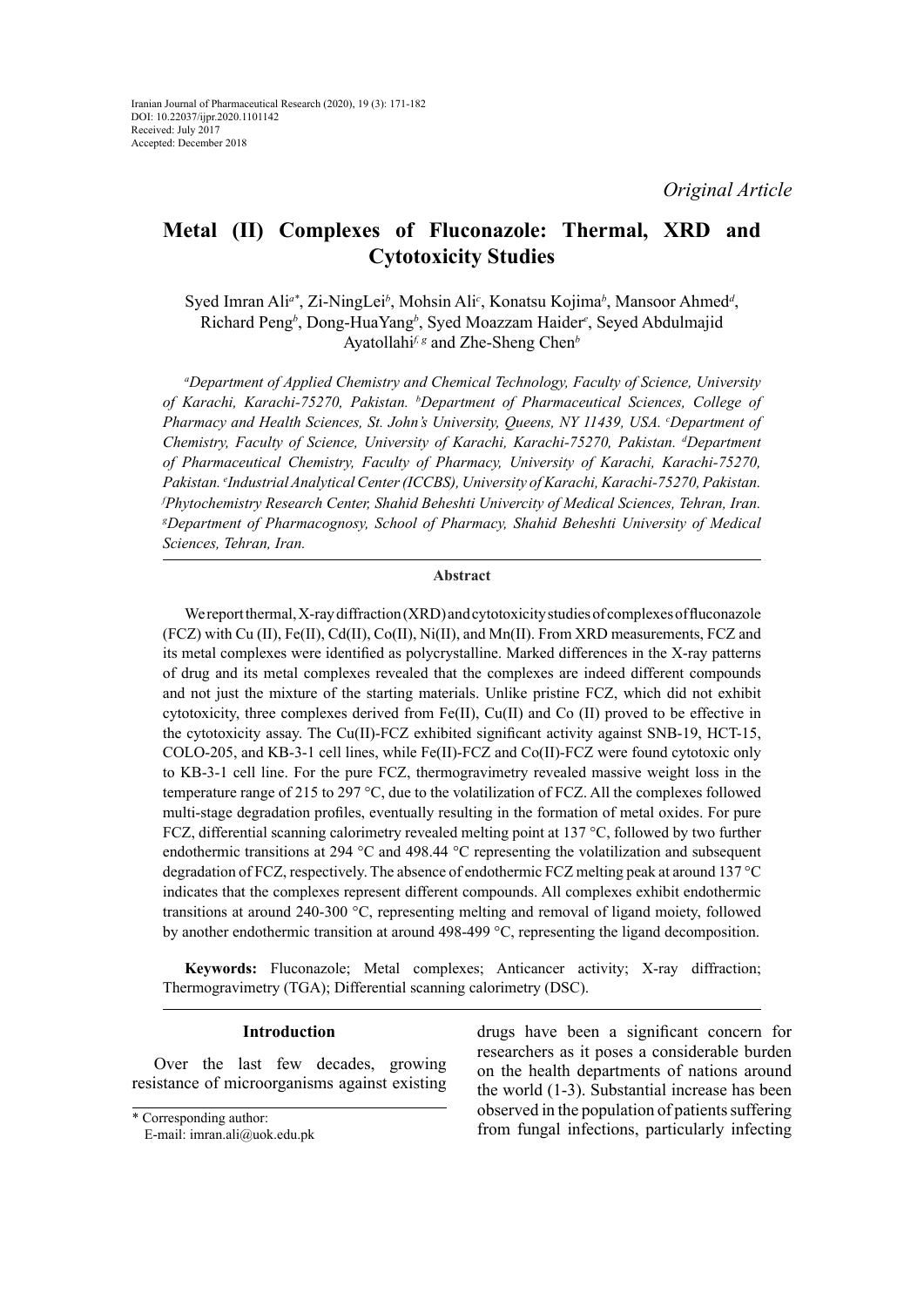immune compromised patients, such as those infected with HIV/AIDS, or with a neoplastic condition, transplant recipients, patients under treatment in intensive care units and those which are undergoing chemotherapies  $(4-13)$ . The growing trend in the population of patients at risk posed a serious challenge to the medical community and triggered the endeavors to explore new strategies to improve efficiency and efficacy of existing antifungals (5, 6).

Among the antifungals introduced in clinical practice, fluconazole (FCZ) remains the most widely explored owing to many advantages it offers (6, 14). Due to its excellent antifungal activity coupled with low toxicity, excellent pharmacokinetics and bioavailability, FCZ was considered to be the standard treatment against various fungal infections for many years since it became available for clinicians in 1990s (6, 15-18). The hydro-soluble nature renders it suitable for intravenous admiration (6). Besides, it demonstrated excellent gastrointestinal absorption and spread easily by diffusion throughout the entire body, including cerebrospinal fluid (19, 20). For treating fungal infections in human, FCZ has demonstrated significantly better clinical and mycological cure rate compared to itraconazole in oropharyngeal candidiasis (21). Oral suspensions of FCZ are widely used in oral pseudomembranous candidiasis because of its good adhesion to the surface of the oral mucosa and a rapid symptomatic response (22- 26). Its efficacy has also been demonstrated in immune compromised patients, such as those which are HIV-infected, or with a neoplastic condition (21, 27 and 28). FCZ also exhibits the activity against *Candida lusitaniae.* For patients suffering from candidial osteomyelitis who are unable to start or complete the required course of amphotericin B, FCZ is a reasonable alternative and has been successful in achieving desired treatment results (29, 30).

Despite the set of favorable properties it offers, FCZ is still not considered as the perfect antifungal and has certain drawbacks which needs to be overcome. For instance, just like the other members of Azole family of antifungals, it has some non-negligible interactions with certain drugs which can cause a decrease in drug concentration or, to some extent, an increased toxicity (31).

Besides, its ineffectiveness against emerging pathogens such as *Scedosporium*, *Fusarium*, and *Mucorales* has also been reported (32). Since its emergence in the market, FCZ simulated extensive use against various fungal infections and chemoprophylaxis (33-35). Afterwards, over-prescription by physicians led to an increase in resistance to FCZ in a high percentage of patients (15, 36-39). Well established clinical and commercial importance highlights the need to explore new strategies and formulations to improve efficiency and efficacy of FCZ.

During the past decade, synergic effect of metal ions on the activity and efficacy of various drugs has been reported in several research papers. Drug-metal ion complexes have proven their efficacy in various fields of health such as anticancer chemotherapeutic agents, antacids, and anti-rheumatics (40, 41). With the aim to improve efficiency and efficacy of FCZ, we recently started research work to explore the synthesis of metal complexes of FCZ. A series of complexes of fluconazole with Cu  $(II)$ , Fe $(II)$ , Cd $(II)$ , Co(II), Ni(II) and Mn(II) were synthesized and the morphological, spectroscopic, and antifungal properties were thoroughly reported (40). In this contribution, we further extend our previous study on these complexes to explore their thermal, X-ray diffraction, and cytotoxicity properties.

### **Experimental**

#### *Materials*

The fluconazole (FCZ) sample was kindly provided by NabiQasim Pharma (PVT) Ltd, Karachi, Pakistan. Hydrated chlorides of copper, iron, manganese, cadmium, cobalt, and nickel (Merck, Germany) were all used as received. Methanol (analytical grade, Merck, Germany) was used as received. For all experiments, freshly distilled water was used.

# *Synthesis of the Complexes*

A series of metal complexes of FCZ with Co, Mn, Fe, Ni, Cu, and Cd were synthesized. Details of the synthesis procedure and characterizations of the resulting complexes have already been described in our previous paper (40). A general synthesis scheme is depicted in Scheme 1.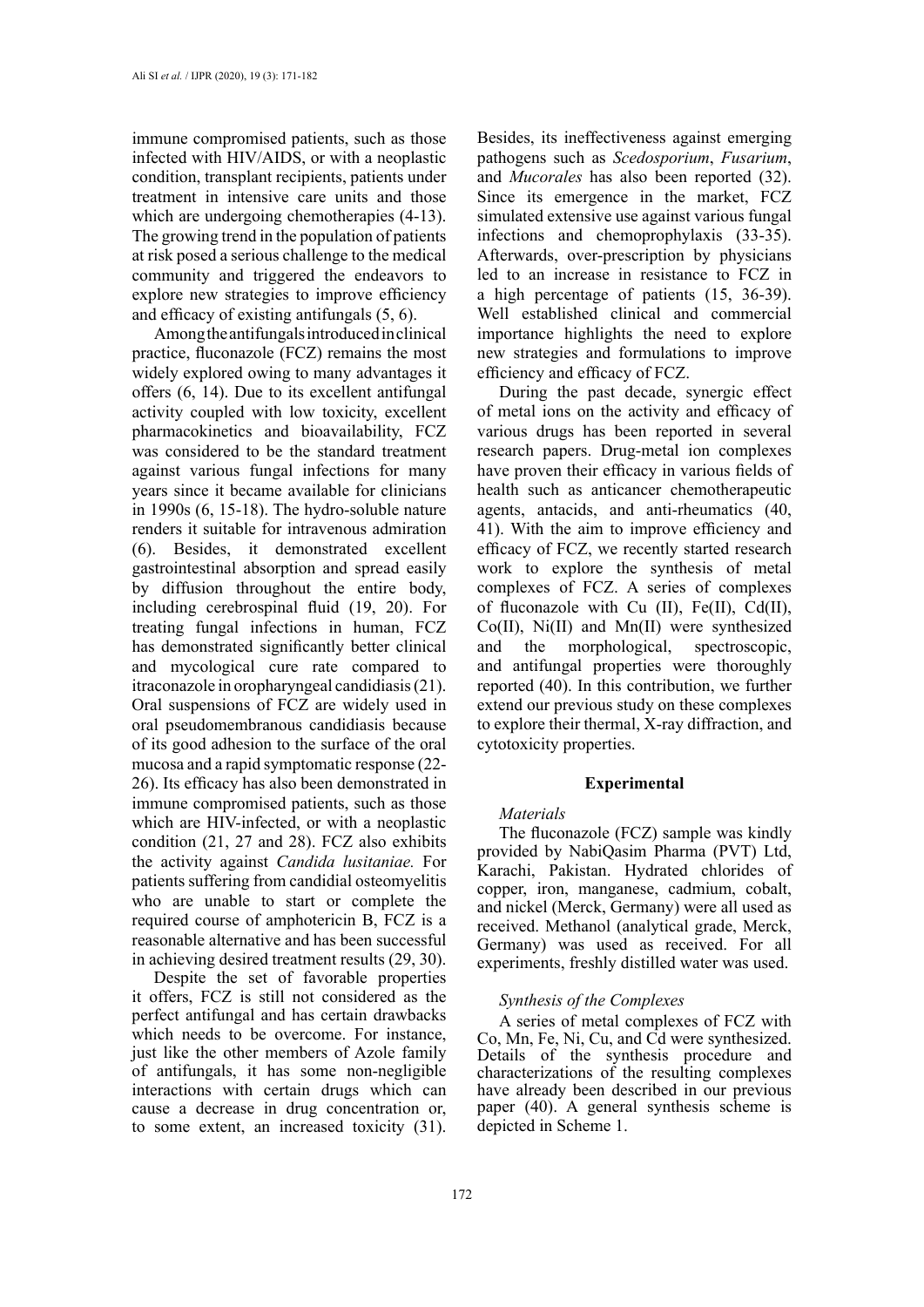

**Scheme 1.** Synthesis of metal complexes of fluconazole (FCZ).

### *Characterization*

X-ray diffraction studies were performed to explore the crystallinity of fluconazole and its metal complexes using a Bruker AXS D8 (Germany) X-Ray diffractometer operated at  $40 \text{ kV}$  and 60 mA and equipped with a Cu-K $\alpha$ 1 radiation (1.54 Å). The data were recorded at a scanning speed of 5◦/min in the range of 10°  $< 2\theta < 60^{\circ}$  using a step size of 0.02°/point. All samples were analyzed as dry powder.

Thermal properties of complexes were studied using differential scanning calorimetry (DSC) performed on a TA Instruments STD Q600 system under nitrogen atmosphere (50 kPa pressure). For all measurements, around 10 to 12 mg of powder samples, enclosed in DSC pans, were heated from room temperature to 700 °C at a scan rate of 10 °C min<sup>-1</sup>. The parameters, such as onset temperature and peak temperature, were recorded from heating scans. Thermogravimetric analysis (TGA) was performed on a TA Instruments STD Q600 system using approximately 10 to 12 mg samples placed in crucibles. The samples were heated from room temperature to 700  $\rm{^{\circ}C}$  at a heating rate of 10  $\rm{^{\circ}C}$  min<sup>-1</sup> in nitrogen atmosphere.

Four cell lines including human astrocytoma SNB-19, human Dukes' type C colorectal adenocarcinoma HCT-15, human Dukes' type D colorectal adenocarcinoma COLO-205, and human epidermoid carcinoma KB-3-1 were obtained from the American Type Culture Collection (ATCC, Manassas, VA). The cell lines were grown in DMEM supplemented with 10% FBS and 1% penicillin/streptomycin in a humidified incubator at 37 °C with 5%  $CO<sub>2</sub>$ .

 $\overline{MTT}$  (3-[4,5-dimethylthiazol-2-yl]-2,5diphenyltetrazolium bromide) assay was used to evaluate the cytotoxicity of the test compounds. The cells were inoculated in 96 well plates at the density of 5,000 cells per well and allowed to adhere and grow for 24 h. The test compounds in different concentration were incubated with the cells for 72 h. After drug incubation, 4 mg/mL MTT solution was added to the cells by 20 μL per well followed by a four-hour incubation. The cell viability was measured by reduction of the yellow dye MTT to a blue formazan product that were dissolved in DMSO (42). The absorbance of the blue dissolved formazan crystals in the viable cells was measured at 570 nm by using accuSkan™ GO UV/Vis Microplate Spectrophotometer (Fisher Sci., Fair Lawn, NJ). The  $IC_{50}$  values (50% inhibitory concentration) were calculated.

# **Results and Discussion**

# *X-Ray Diffraction*

To explore the structure of the FCZ and its metal complexes, X-ray diffraction technique was used. The resulting X-ray patterns of pure FCZ and its metal complexes are shown in Figure 1. For the pure FCZ sample (Figure 1a), prominent diffraction peaks in the range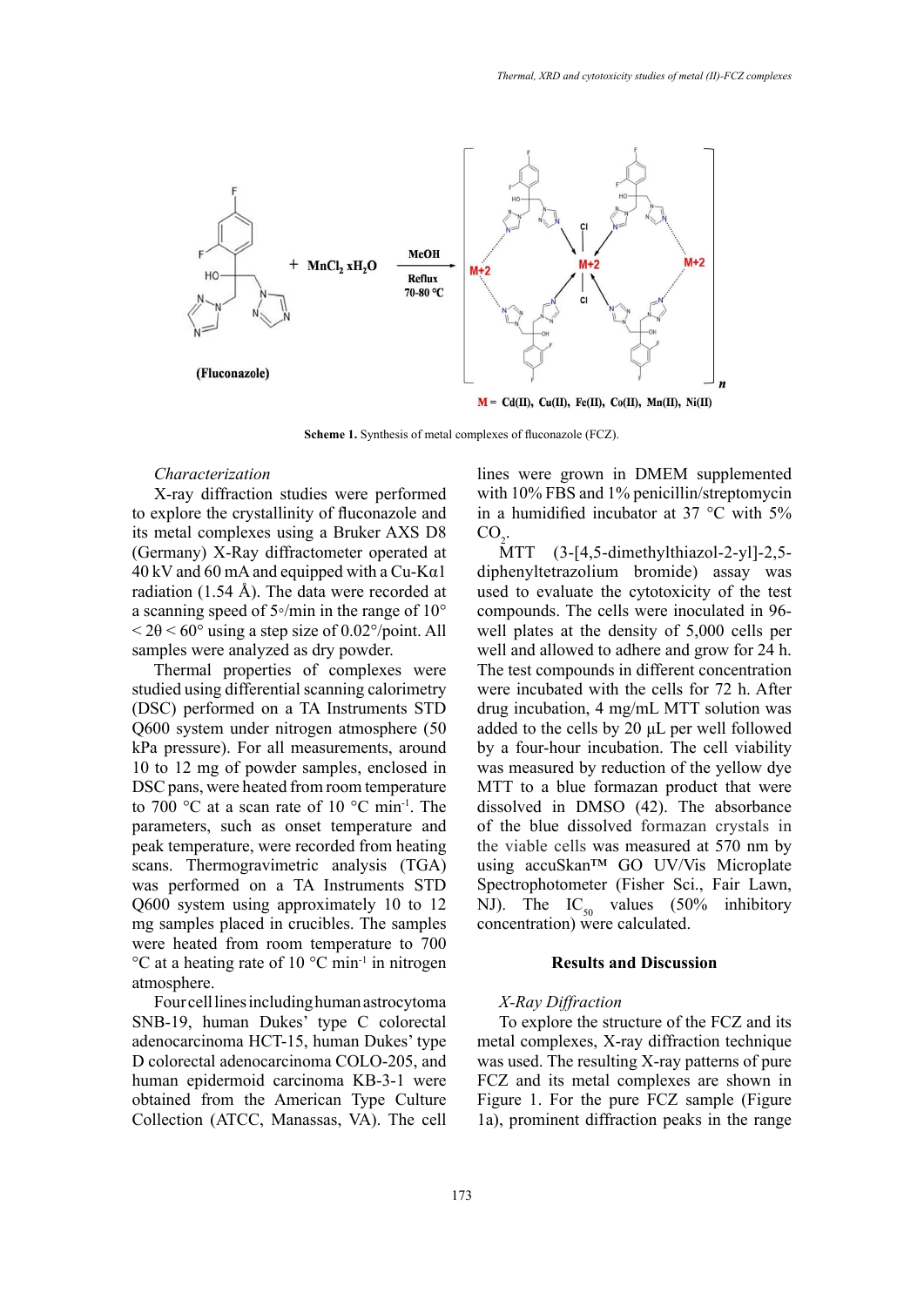

Figure 1. X-ray diffractograms of (a) pristine FCZ, (b) Co (II)-FCZ, (c) Cu(II)-FCZ, (d) Fe (II)-FCZ, (e) Mn (II)-FCZ and (f) Ni (II)-FCZ complexes.

of  $2\theta = 10-60$ ° are evident clearly indicating a polycrystalline nature. It has been reported earlier that FCZ existed in at least two polymorphic forms which exhibit granular and flake-like slabs morphologies. The observed pattern agrees fairly well with that reported by Satish *et al.*, although there are few more spikes, which are likely due to the presence of more than one polymorphic form (42, 43). Consequently, the raw FCZ was identified as a mixture of polymorphs.

The diffractograms obtained for the metal complexes Co(II)-FCZ, Cu(II)-FCZ, Fe(II)- FCZ, Mn(II)-FCZ, and Ni(II)-FCZ are depicted in Figures 1b-1f, respectively. By comparing the obtained X-ray powder diffraction patterns

given in Figure 1, it can be easily seen that the pattern obtained for the pure FCZ sample (Figure 1a) differs drastically from those obtained for all its metal complexes. Thus, it can be inferred that each complex represents a definite compound of a definite structure and not merely the mixture of the starting materials (44). Besides, all complexes exhibited diffraction peaks at various angles with a lower intensity compared to the pure drug showing their crystalline nature with smaller particle sizes.

# *Thermal Stability*

Thermal stabilities of FCZ and its metal complexes were explored using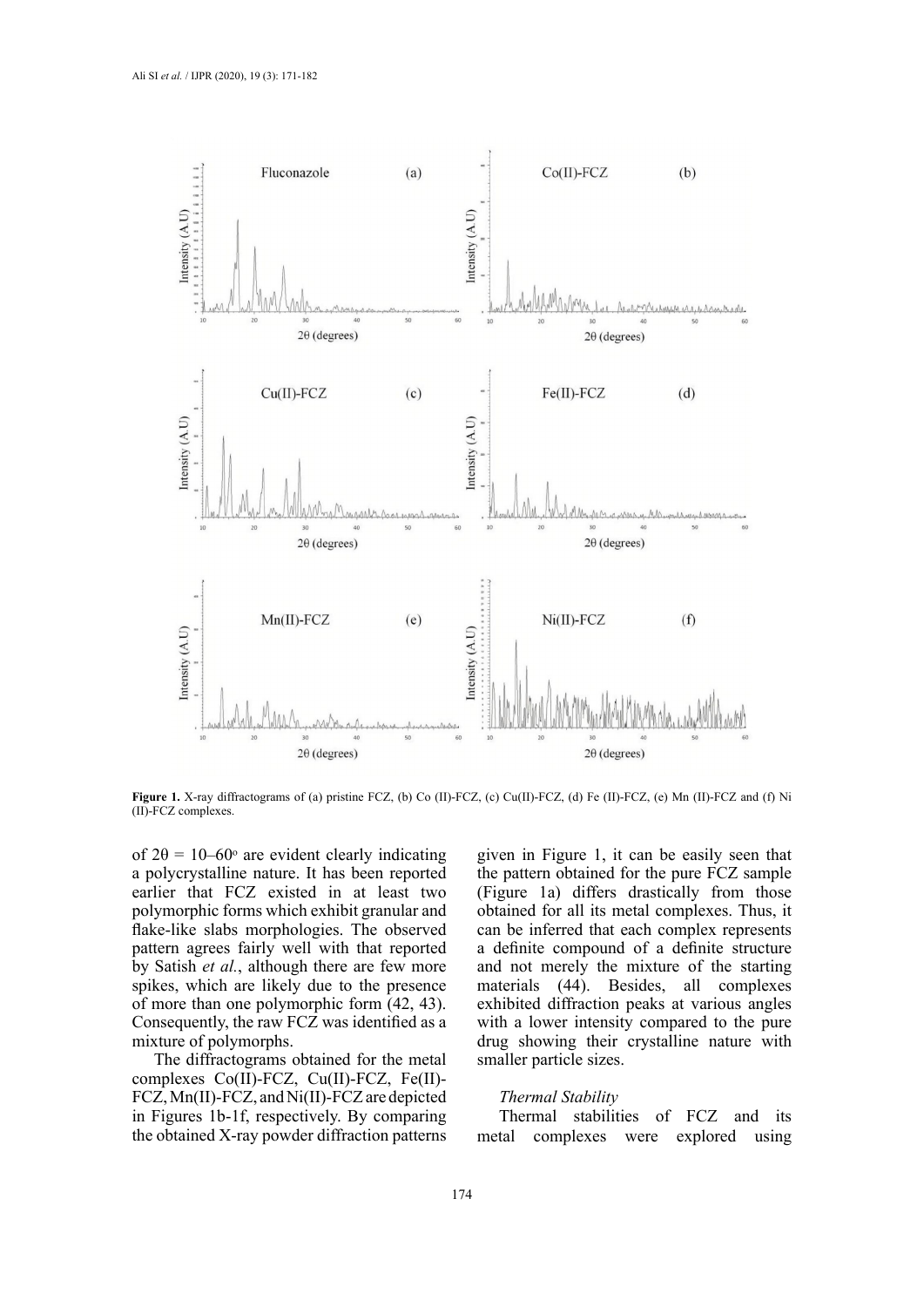thermogravimetric analysis (TGA) which was performed on powder samples under inert atmosphere employing a heating rate of 10 °C min-1. The resulting thermograms are shown in Figure 2. For the pristine drug sample, a weight loss of around 1.8% was observed before the melting temperature in the range of 65–110 °C, which corresponds to the loss of water content. Considering the molecular weights of water and FCZ, and the percent weight loss, it can be inferred that the raw FCZ employed in this study is likely a mixture of different polymorphs and not solely consist of a monohydrate (45, 46). This result is consistent with the XRD findings which also revealed the presence of more than one polymorphic form.

Upon further heating, FCZ undergoes a melting transition at around 135 to 138 °C. The drug then remained stable up to 215°C until a massive weight of around 99% was observed in the temperature range of 215 to 297 °C. The observed massive weight loss, as previously reported by Moura *et al.* is attributed to the volatilization of molecular FCZ (47). The thermogravimetric analysis were also performed for Cd (II)-FCZ, Co (II)- FCZ, Cu(II)-FCZ, Fe (II)-FCZ, Mn(II)-FCZ, and Ni (II)-FCZ complexes and the results are presented in Figures 2b-2g. As was expected, the decomposition of all the complexes eventually resulted in the formation of metal oxide which demonstrates stability throughout the temperature range explored. All complexes exhibit multi stage degradation profiles which started with the initial loss of water molecules followed by losses of ligand molecules. Remarkably, compared to pure FCZ, the complexes exhibit better thermal stability and resulted in a substantial residual mass even after heating to 700 °C.

# *Differential Scanning Calorimetry (DSC)*

The DSC patterns recorded for FCZ and its complexes are shown in Figure 3. An endothermic peak located at around 100 °C in the calorimetric curve of FCZ (Figure 3a) corresponds to the dehydration process. As the melting points of the three known polymorphic forms of FCZ have been reported to fall in the range of 135 to 140  $\degree$ C, the endothermic transition detected at 137 °C is clearly representing the melting transition (47, 48). Endothermic transition observed beyond melting likely corresponds to the volatilization of molecular FCZ at 294 °C and its subsequent degradation at 498.44 °C (47). The calorimetric curves were also recorded for all the six complexes (Cd (II)-FCZ, Co (II)-FCZ, Cu (II)-FCZ, Fe (II)-FCZ, Mn (II)-FCZ, and Ni (II)-FCZ). For all the complexes explored, the observed endothermic transitions in the temperature range of 30 to 70 °C correspond to the loss of water molecules from the crystals (49, 50). A striking feature of the calorimetric curves of the complexes is the absence of endothermic melting peak of pure FCZ which indicates that these complexes represent definite compounds and are not merely the mixture of the starting materials. Further, endothermic peaks representing the melting and subsequent removal of ligand moiety occurred for Cd (II)-FCZ at 246.67 °C, Co (II)- FCZ at 261.44 °C, Cu (II)-FCZ at 170 °C and 222.88 °C, Fe (II)-FCZ at 264.34 °C, Mn (II)- FCZ at 290.77 °C and Ni (II)-FCZ at 308.43 °C. In case of all the complexes, endothermic transitions occurred at around 498-499 °C corresponding to the decomposition of ligand after which the complexes exhibit gradual decomposition up to 700 °C.

# *Anticancer Activity*

The  $IC_{50}$  values of the FCZ and its metal complexes on the human cancer cells used were summarized in Table 1. For the two types of human colorectal adenocarcinoma cells HCT-15 and COLO-205 cells, only Cu(II)-FCZ had slight cytotoxic effects, with similar  $IC_{50}$ values (mean  $\pm$  standard deviation) of 60.10  $\pm$ 7.85 μM, and 60.90  $\pm$  4.58 μM, respectively. Also, only Cu(II)-FCZ had mild cytotoxicity on SNB-19 cells, but with a relatively lower IC<sub>50</sub> value of 27.80  $\pm$  4.16 µM. KB-3-1 cells exhibited higher sensitivity to the drugs than the other three cell lines. Among the seven compounds, Fe(II)-FCZ, Cu(II)-FCZ, and Co(II)-FCZ had  $IC_{50}$  values lower than 100 µM on KB-3-1 cell line, which were 81.33  $\pm$  11.35 µM, 13.04  $\pm$  5.72 µM, and 62.03  $\pm$ 19.84 µM, respectively (Figure 4).

The results reflected that metal cations,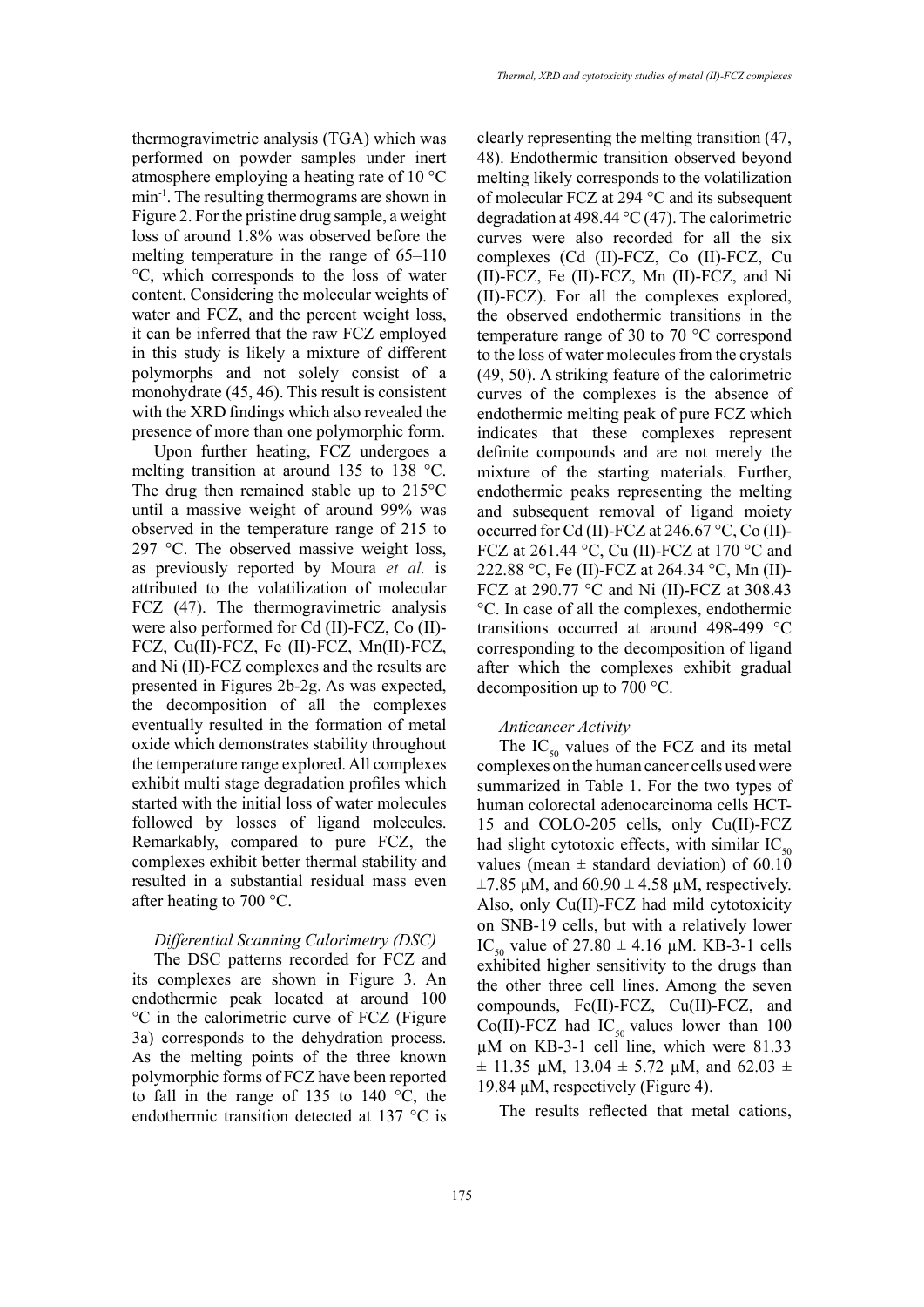

**Figure 2.** Thermo gravimetric profiles of (a) FCZ, (b) Cd (II)-FCZ, (c) Co (II)-FCZ, (d) Cu (II)-FCZ, (e) Fe (II)-FCZ, (f) Mn (II)-FCZ, and (g) Ni (II)-FCZ complexes.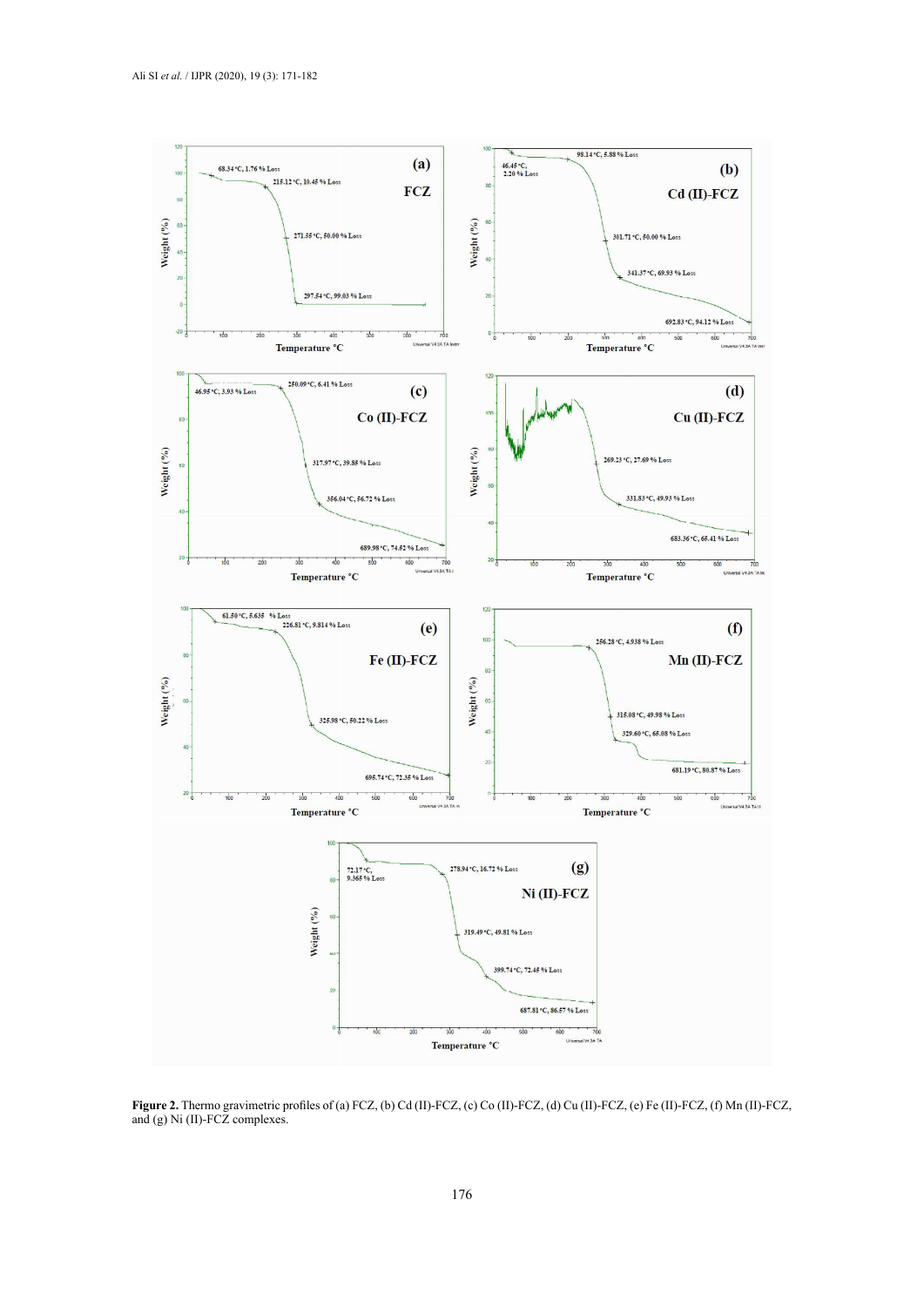

**Figure 3.** DSC curves for (a) FCZ, (b) Cd (II)-FCZ, (c) Co (II)-FCZ, (d) Cu (II)-FCZ, (e) Fe (II)-FCZ, (f) Mn (II)-FCZ and (g) Ni (II)-FCZ complexes.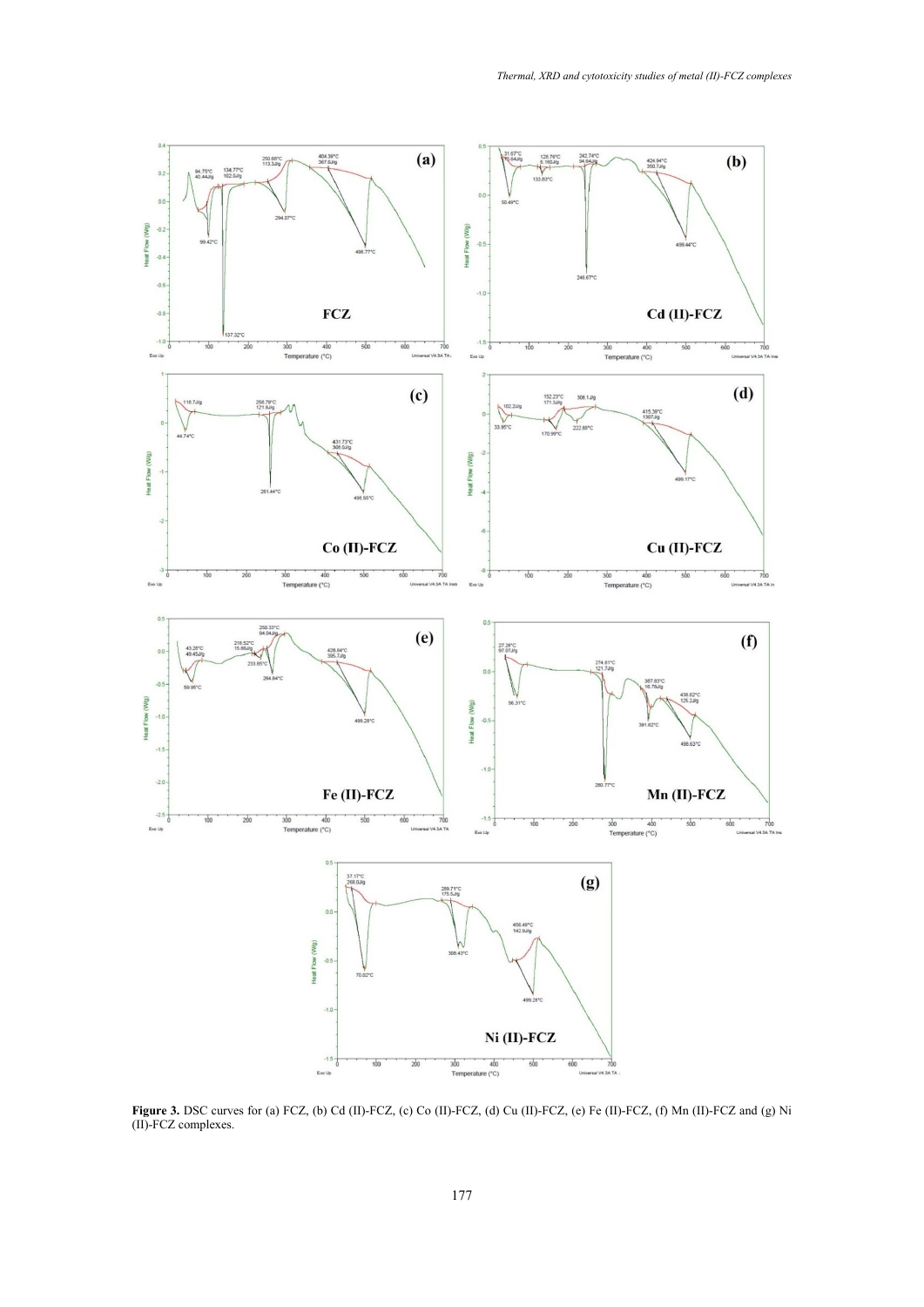

**Figure 4.** The cytotoxic effects of (a) FCZ, (b) Fe(II)-FCZ, (c), Cu(II)-FCZ, (d) Ni(II)-FCZ, (e) Cd(II)-FCZ, and (f) Co(II)-FCZ on the KB-3-1, SNB-19, HCT-15 and COLO-205 cell lines as determined by MTT assays. A serial concentrations used in various comp.

in the form of drug complexes with organic ligand, act as a critical role in anticancer activity. Previous study showed that the complexes are able to stabilize the cleavable complex formed between enzyme and DNA, meanwhile control the replication and transcription of DNA in malignant tumour cells (44). Therefore, a complex with cation metal would show more active anticancer efficiency than the ligand alone. In this study, we also observed enhanced cytotoxic effects of metal complex than the parent compound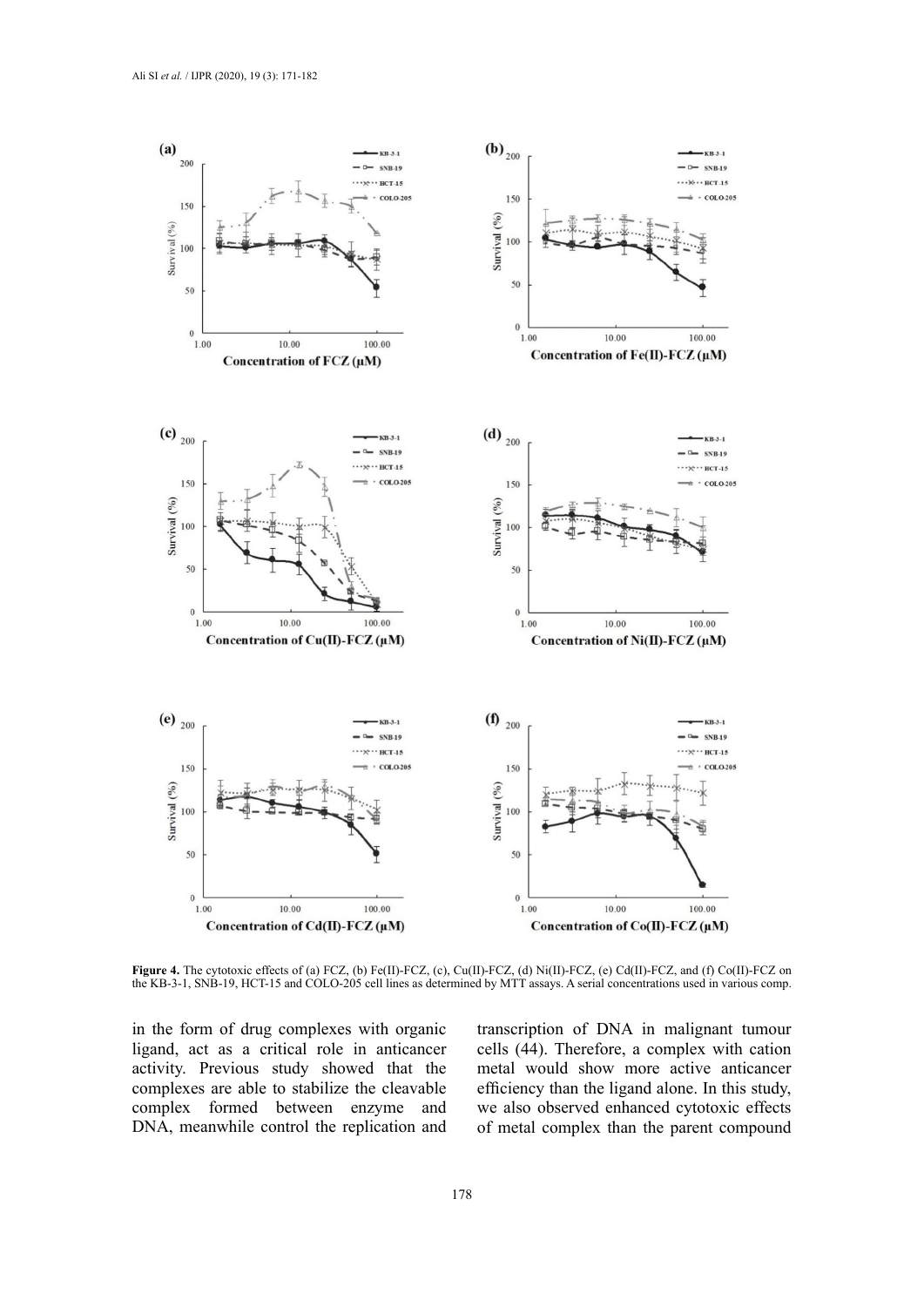|                  | $IC_{50} \pm SD$ (µM) |                  |                  |                   |
|------------------|-----------------------|------------------|------------------|-------------------|
| Drug             | <b>SNB-19</b>         | $HCT-15$         | <b>COLO-205</b>  | $KB-3-1$          |
| FCZ              | >100                  | >100             | >100             | >100              |
| $Fe(II)$ - $FCZ$ | >100                  | >100             | >100             | $81.33 \pm 11.35$ |
| $Cu(II)$ -FCZ    | $27.80 \pm 4.16$      | $60.10 \pm 7.85$ | $60.90 \pm 4.58$ | $13.04 \pm 5.72$  |
| $Ni(II)$ - $FCZ$ | >100                  | >100             | >100             | >100              |
| $Mn(II)$ -FCZ    | >100                  | >100             | >100             | >100              |
| $Cd(II)$ -FCZ    | >100                  | >100             | >100             | >100              |
| $Co(II)$ -FCZ    | >100                  | >100             | >100             | $62.03 \pm 19.84$ |

Table 1. Cytotoxicity of FCZ and metal complexes of FCZ on four human cancer cell lines.

FCZ on cancer cell lines. The mechanism may be related to the charge of metal and the high reactivity of the complex due to unpaired electrons, which may lead to superoxide dismutase (SOD) mimic activity and DNA cleavage activity that further results in cell apoptosis (51). This has been proved by the previous study with other azole compounds and metal complexes.

For example, a recent research showed that benzotriazole based Fe(III)-salenlike complex displayed remarkable anticancer activity against human chronic myelogenouserythroleukemia cell line and breast adenocarcinoma cell line, and further mechanistic studies supported that the resulting cancer cell apoptosis was probably led by certain superoxide dismutase (SOD) mimic activity and the subsequent local imbalance in superoxide/hydrogen peroxide levels(48). However, in our observation, not all metal complexes had significant anticancer effects, and a complex may not show cytotoxicity on all cancer cell lines, indicating that different metals may have different mechanisms of effects, which requires more researches in the future to uncover other findings.

# **Conclusion**

Clinical and commercial importance of fluconazole (FCZ) has become an inspiration for researchers to explore new strategies and formulations to improve its growing ineffectiveness as antifungal. Complexation of drugs with metal ions is a well-established approach in medicinal chemistry to improve the efficacy of various drugs. The present contribution was intended to explore six

complexes of FCZ with Cu (II), Fe(II), Cd(II), Co(II), Ni(II), and Mn(II) for their thermal, XRD, and cytotoxicity properties.

Our results revealed that pure FCZ and its metal complexes were of polycrystalline nature. Contrary to the pure FCZ, three complexes demonstrated cytotoxicity against four human cancer cell lines used in the cytotoxicity assay. The Cu (II)-FCZ complex had cytotoxic activity against all four cancer cells, while Fe (II) and Co (II) complexes of FCZ showed some cytotoxic activity against KB-3-1 cancer cell, which implied the important role of metal complexes in anticancer activity. In case of pure FCZ, thermogravimetry revealed massive weight loss in the temperature range of 215 to 297 °C, due to the FCZ volatilization. The complexes; however followed multi stage degradation profiles, eventually resulting in the formation of metal oxides. From differential scanning calorimetry, the melting transition for pure FCZ was identified at 137 °C. Remarkably, this transition was not observed for all the six complexes indicating that these complexes represent definite compounds. Additional endothermic transitions for pure FCZ and its metal complexes were also observed.

Although not all metal complexes showed effectiveness, the obtained results indicate activity of Cu (II)-FCZ, Fe (II)-FCZ, and Co (II)-FCZ for the chosen strains. It can be said that the FCZ metal complexes embody a starting point towards the development and optimization of more effective anticancer and antifungal drugs and will likely lead to new direction for studies of novel antifungal formulations. More studies on evaluation of these metal complexes and further preparation of different derivatives are needed.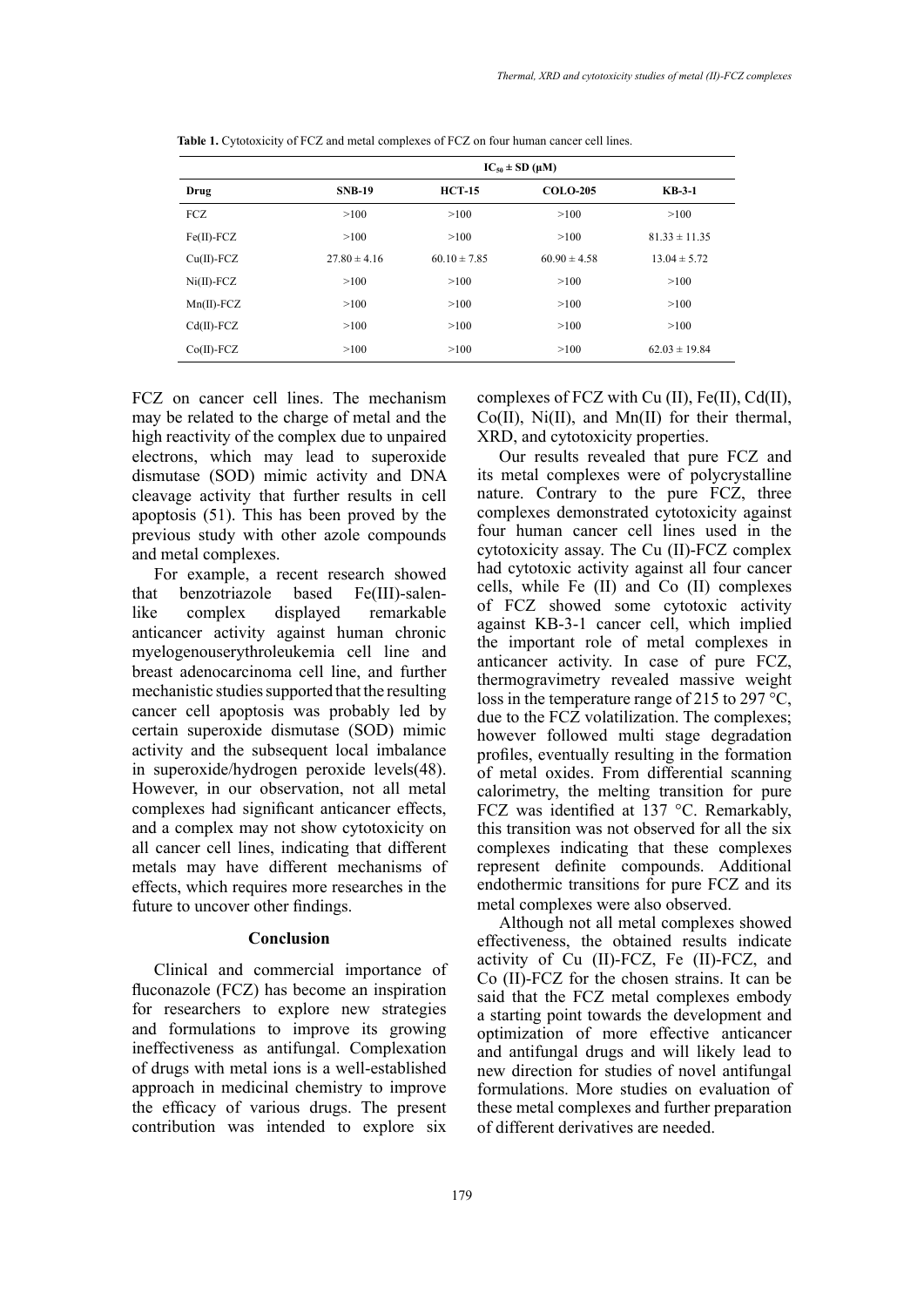### **Acknowledgements**

The authors are very thankful to Prof. Dr. Iqbal Choudhary, Director ICCBS, University of Karachi, for his support throughout this work.

### **References**

- (1) Berber I, Cokmus C and Atalan E. Characterization of Staphylococcus species bySDS–PAGE of wholecell and extracellular proteins*. Microbiology* (2003) 72: 42-7.
- (2) Harbarth S, Albrich W, Goldmann DA and Huebner J. Control of multiply resistant cocci: do international comparisons help? *Lancet Infect. Dis.* (2001) 1: 251- 61.
- (3) Mitscher LA, Pillai SP, Gentry EJ and Shankel DM. Multiple drug resistance*. Medicinal Res. Rev.* (1999) 19: 477-96.
- (4) Pfaller M and Diekema D. Epidemiology of invasive candidiasis: a persistent public health problem*. Clin. Microbiol. Rev.* (2007) 20: 133-63.
- (5) Spampinato C and Leonardi D. *Candida* infections, causes, targets, and resistance mechanisms: traditional and alternative antifungal agents*. BioMed. Res. Int.* (2013) 2013: 1-13.
- (6) Vandeputte P, Ferrari S and Coste AT. Antifungal resistance and new strategies to control fungal infections*. Int. J. Microbiol*. (2011) 2012: 1-26.
- (7) Abi-Said D, Anaissie E, Uzun O, Raad I, Pinzcowski H and Vartivarian S. The epidemiology of hematogenous candidiasis caused by different *Candida* species*. Clin. Infect. Dis.* (1997) 24: 1122- 8.
- (8) Ables AZ, Blumer NA, Valainis GT, Godenick MT, Kajdasz DK and Palesch YY. Fluconazole prophylaxis of severe *Candida* infection in trauma and postsurgical patients: a prospective, doubleblind, randomized, placebo-controlled trial*. Infect. Dis. Clin. Pract.* (2000) 9: 169-75.
- (9) Alexander BD, Schell WA, Miller JL, Long GD and Perfect JR. *Candida* glabrata fungemia in transplant patients receiving voriconazole after fluconazole*. Transplantation* (2005) 80: 868-71.
- (10) Sobel JD. Pathogenesis and treatment of recurrent vulvovaginal candidiasis*. Clin. Infect. Dis.* (1992) 14: S148-S53.
- (11) Vazquez JA and Sobel JD. Mucosal candidiasis*. Infect. Dis. Clin. N Am.* (2002) 16: 793-820.
- (12) Kaufman DA. Prevention of invasive *Candida* infections in preterm infants: the time is now*. Expert Rev. Anti Infect. Ther.* (2008) 6: 393-9.
- (13) Tscherner M, Schwarzmüller T and Kuchler K. Pathogenesis and antifungal drug resistance of the human fungal pathogen *Candida* glabrata*. Pharmaceuticals* (2011) 4: 169-86.
- (14) Abranches P, Varejão E, da Silva C, de Fátima Â, Magalhães T, da Silva D, de Resende-Stoianoff M, Reis S, Nascimento C and de Almeida W. Complexes of fluconazole with sodium p-sulfonatocalix [n] arenes: characterization, solubility and antifungal activity*. RSC Adv*. (2015) 5: 44317-25.
- (15) Charlier C, Hart E, Lefort A, Ribaud P, Dromer F, Denning D, and Lortholary O. Fluconazole for the management of invasive candidiasis: where do we stand after 15 years? *J. Antimicrob. Chemother.*  (2006) 57: 384-410.
- (16) Löffler J, Kelly SL, Hebart H, Schumacher U, Lass-Flörl C and Einsele H. Molecular analysis of cyp51 from fluconazole-resistant *Candida* albicans strains*. FEMS Microbiol. Lett*. (1997) 151: 263-68.
- (17) Sabatelli F, Patel R, Mann P, Mendrick C, Norris C, Hare R, Loebenberg D, Black T and McNicholas P. *In-vitro* activities of posaconazole, fluconazole, itraconazole, voriconazole, and amphotericin B against a large collection of clinically important molds and yeasts*. Antimicrob. Agents Chemother.* (2006) 50: 2009-15.
- (18) Déry M and Hasbun R. Fluconazole-resistant *Candida*: mechanisms and risk factor identification*. Curr. Fungal Infect. Rep.* (2011) 5: 23-8.
- (19) Arndt CA, Walsh TJ, McCully CL, Balis FM, Pizzo PA and Poplack DG. Fluconazole penetration into cerebrospinal fluid: implications for treating fungal infections of the central nervous system*. J. Infect. Dis.* (1988) 157: 178-80.
- (20) Brammer K, Farrow P and Faulkner J. Pharmacokinetics and tissue penetration of fluconazole in humans. Rev. Infect. Dis. (1990) 12: S318-S26.
- (21) Lashof AO, De Bock R, Herbrecht R, De Pauw BE, Krcmery V, Aoun M, Akova M, Cohen J, Siffnerova H, Egyed M and Ellis M. An open multicentre comparative study of the efficacy, safety and tolerance of fluconazole and itraconazole in the treatment of cancer patients with oropharyngeal candidiasis*. Eur. J. Cancer* (2004) 40: 1314-9.
- (22) Epstein JB, Gorsky M and Caldwell J. Fluconazole mouthrinses for oral candidiasis in postirradiation, transplant, and other patients*. Oral Surg. Oral Med. Oral Pathol. Oral Radiol. Endod.* (2002) 93: 671-5.
- (23) Goins RA, Ascher D, Waecker N, Arnold J and Moorefield E. Comparison of fluconazole and nystatin oral suspensions for treatment of oral candidiasis in infants*. Pediatr. Infect. Dis. J.* (2002) 21: 1165-7.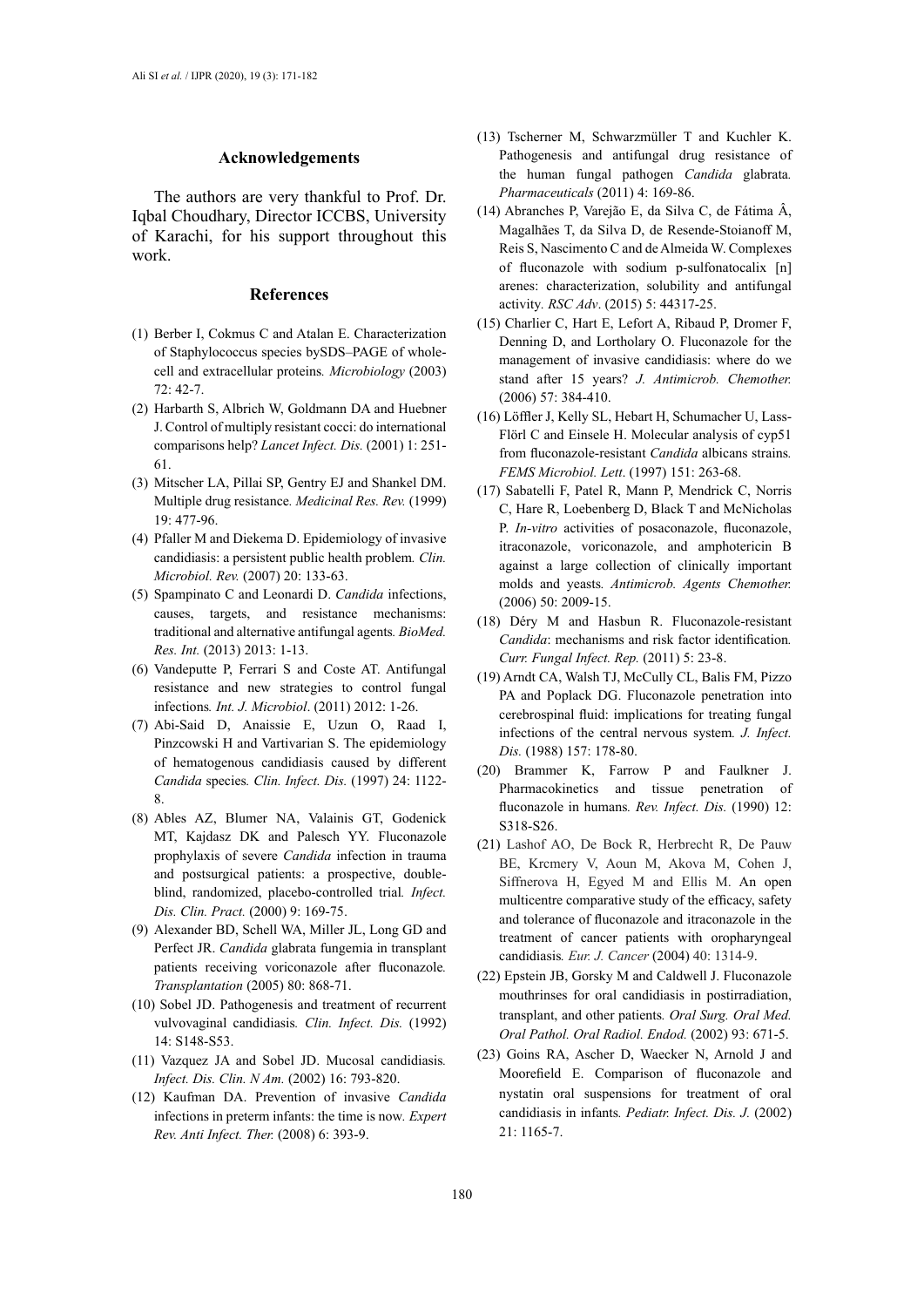- (24) Lefebvre JL and Domenge C. A comparative study of the efficacy and safety of fluconazole oral suspension and amphotericin B oral suspension in cancer patients with mucositis*. Oral Oncol*. (2002) 38: 337-42.
- (25) Sholapurkar A, Pai KM, and Rao S. Comparison of efficacy of fluconazole mouthrinse and clotrimazole mouthpaint in the treatment of oral candidiasis*. Aust. Dent. J.* (2009) 54: 341-6.
- (26) Taillandier J, Esnault Y and Alemanni M. A comparison of fluconazole oral suspension and amphotericin B oral suspension in older patients with oropharyngeal candidosis. Multicentre Study Group*. Age Ageing* (2000) 29: 117-23.
- (27) Koks C, Crommentuyn K, Mathot R, Mulder J, Meenhorst P and Beijnen J. Prognostic factors for the clinical effectiveness of fluconazole in the treatment of oral candidiasis in HIV-1-infected individuals*. Pharmacol. Res*. (2002) 46: 89-94.
- (28) Lyon JP and de Resende MA. Correlation between adhesion, enzyme production, and susceptibility to fluconazole in *Candida* albicans obtained from denture wearers*. Oral Surg. Oral Med. Oral Pathol. Oral Radiol. Endod.* (2006) 102: 632-8.
- (29) Meberg A, Langslet A, Søvde A and Kolstad A. *Candida*-septicemia with chorioretinitis, osteomyelitis and arthritis treated with systemic miconazole and intraarticular amphotericin B*. Mycoses* (1977) 20: 257-60.
- (30) Tang C. Successful treatment of *Candida albicans*  osteomyelitis with fluconazole*. J. Infect*. (1993) 26: 89-92.
- (31) Albengres E, Le Louët H and Tillement JP. Systemic antifungal agents*. Drug Saf*. (1998) 18: 83-97.
- (32) Denning DW, Venkateswarlu K, Oakley KL, Anderson M, Manning N, Stevens DA, Warnock DW and Kelly SL. Itraconazole resistance in Aspergillus fumigatus*. Antimicrob. Agents Chemother.* (1997) 41: 1364-8.
- (33) Hoffman HL, Ernst EJ, and Klepser ME. Novel triazole antifungal agents*. Expert Opin. Investig. Drugs* (2000) 9: 593-605.
- (34) Livermore D. The need for new antibiotics*. Clin. Microbiol. Infect.* (2004) 10: 1-9.
- (35) Meis JF and Verweij PE. Current management of fungal infections*. Drugs* (2001) 61: 13-25.
- (36) Franz R, Kelly SL, Lamb DC, Kelly DE, Ruhnke M and Morschhäuser J. Multiple molecular mechanisms contribute to a stepwise development of fluconazole resistance in clinical *Candida albicans*  strains*. Antimicrob. Agents Chemother.* (1998) 42: 3065-72.
- (37) Orozco AS, Higginbotham LM, Hitchcock CA, Parkinson T, Falconer D, Ibrahim AS, Ghannoum

MA and Filler SG. Mechanism of Fluconazole Resistance in *Candida* krusei*. Antimicrob. Agents Chemother.* (1998) 42: 2645-49.

- (38) Parkinson T, Falconer D and Hitchcock C. Fluconazole resistance due to energy-dependent drug efflux in *Candida* glabrata*. Antimicrob. Agents Chemother.* (1995) 39: 1696-9.
- (39) Redding SW, Kirkpatrick WR, Saville S, Coco BJ, White W, Fothergill A, Rinaldi M, Eng T, Patterson TF and Lopez-Ribot J. Multiple patterns of resistance to fluconazole in *Candida* glabrata isolates from a patient with oropharyngeal candidiasis receiving head and neck radiation*. J. Clin. Microbiol*. (2003) 41: 619-22.
- (40) Ali M, Ahmed M, Ahmed S, Ali SI, Perveen S, Mumtaz M, Haider SM and Nazim U. Fluconazole and its interaction with metal (II) complexes: SEM, spectroscopic and antifungal studies*. Pak. J. Pharma. Sci*. (2017) 30: 187-94.
- (41) Zhang CX and Lippard SJ. New metal complexes as potential therapeutics*. Curr. Opin. Chem. Biol.* (2003) 7: 481-9.
- (42) Desai SR and Dharwadkar SR. Study of process induced polymorphic transformations in fluconazole drug*. Acta Pol. Pharm.* (2009) 66: 115-22.
- (43) Al-Saif FA and Refat MS. Synthesis, spectroscopic, and thermal investigation of transition and nontransition complexes of metformin as potential insulin-mimetic agents*. J. Therm. Anal. Calorim.* (2013) 111: 2079-96.
- (44) Zhou CH, Zhang YY, Yan CY, Wan K, Gan LL and Shi Y. Recent researches in metal supramolecular complexes as anticancer agents*. Anticancer Agents Med. Chem.* (2010) 10: 371-95.
- (45) Moura EA, Correia LP, Pinto MF, Procópio JVV, de Souza FS and Macedo RO. Thermal characterization of the solid state and raw material fluconazole by thermal analysis and pyrolysis coupled to GC/MS*. J. Therm. Anal. Calorim.* (2010) 100: 289-93.
- (46) Park HJ, Kim MS, Lee S, Kim JS, Woo JS, Park JS and Hwang SJ. Recrystallization of fluconazole using the supercritical antisolvent (SAS) process*. Int. J. Pharm*. (2007) 328: 152-60.
- (47) Caira MR, Alkhamis KA and Obaidat RM. Preparation and crystal characterization of a polymorph, a monohydrate, and an ethyl acetate solvate of the antifungal fluconazole*. J. Pharm. Sci.* (2004) 93: 601-11.
- (48) Herchel R, Šindelář Z, Trávníček Z, Zbořil R and Vančo J. Novel 1D chain Fe (III)-salen-like complexes involving anionic heterocyclic N-donor ligands. Synthesis, X-ray structure, magnetic, 57Fe Mössbauer, and biological activity studies*. Dalton Trans*. (2009) 2009: 9870-80.